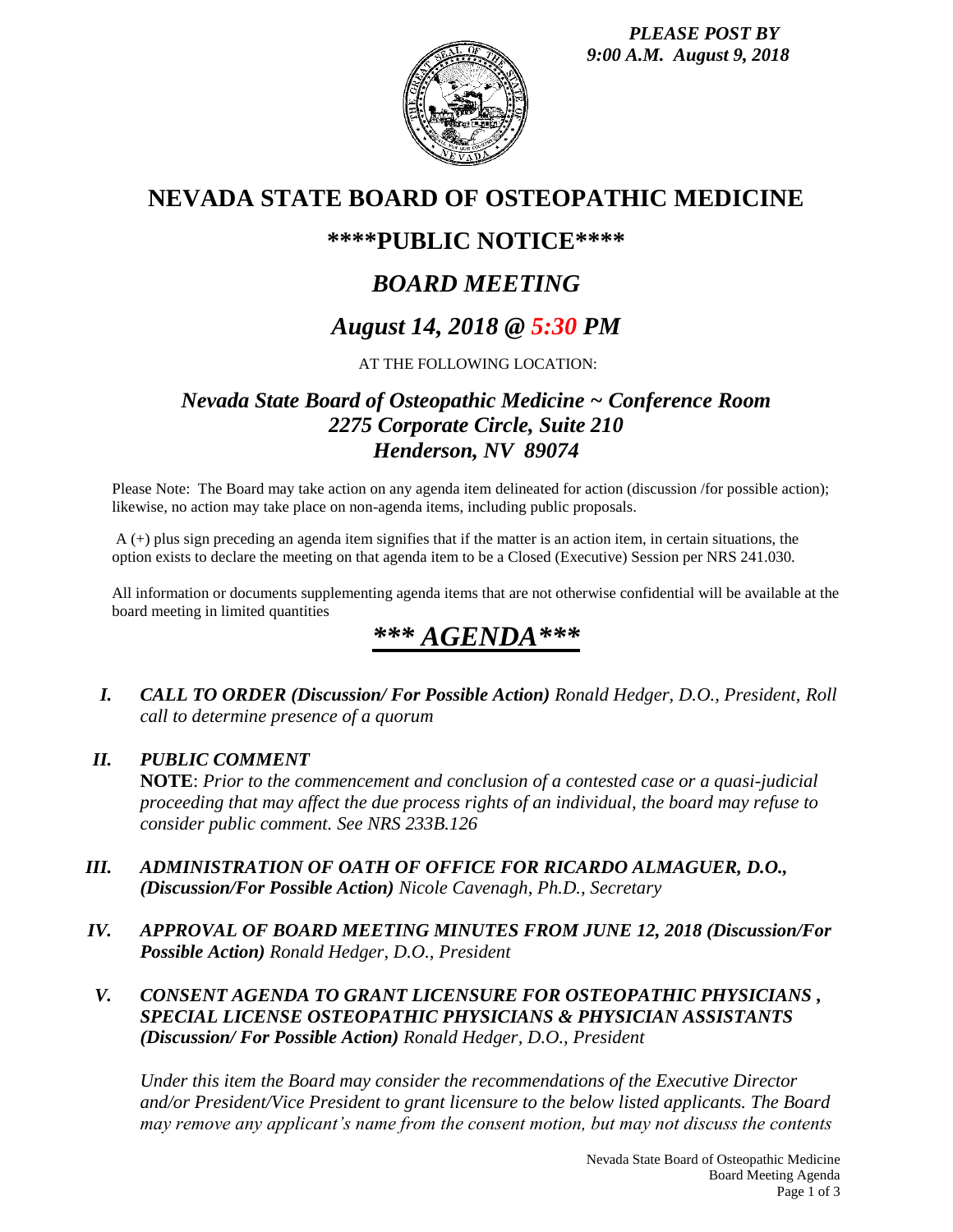*of the application for licensure without the applicant present following proper notice pursuant to the open meeting law.* 

**Osteopathic Physician Name Specialty**

*Michael Albring, D.O. Family Medicine Rickinder Bains, D.O. Anatomic Pathology Steven Carter, D.O. Internal Medicine Deborah Fernandez-Turner, D.O. Psychiatry Ryan Huang, D.O. Family Medicine Jeremie Karsenti, D.O. Diagnostic Radiology Hyunnarm Kim, D.O. Psychiatry Brandon Lee, D.O. Emergency Medicine Michelle Lin, D.O. Family Medicine Chiara Mancini, D.O. Forensic Pathology Asa Margolis, D.O. Emergency Medicine Joseph Nagan, D.O. Internal Medicine Kevin Ogden, D.O. Family Medicine Priyanka Patel, D.O. Internal Medicine Brian Scheele, D.O. Emergency Medicine Salena Shafer, D.O. Neurology Jean Storey, D.O. OB/GYN Rudy Tedja, D.O. Critical Care Aroucha Vickers, D.O. Neurology Alan Walsh, D.O. Internal Medicine*

*Physician Assistant Supervising Physician Jennifer Westmoreland, PA-C None – Active Not-Working*

*Special Licenses NRS.633.411: Christopher Tombey, D.O. Kingman/Sunrise*

- *VI. REVIEW OF AND POTENTIAL ACTION RELATED TO AUDIT FROM GOVERNOR'S STATE OF FINANCE OFFICE DIVISION OF INTERNAL AUDITS, (Discussion/For Possible Action) Ronald Hedger, D.O., President*
- *VII. CONSIDERATION OF PROCESS TO INVESTIGATE COMPLAINTS AND MEDICAL MALPRACTICE CASES, (Discussion/For Possible Action), Ronald Hedger, D.O., President*
- *VIII. CONSIDERATION OF AND POTENTIAL ACTION RELATED TO RECENT PERSONNEL ACTION TAKEN BY EXECUTIVE DIRECTOR AGAINST JAMES ATACHAZO, BOARD INVESTIGATOR, (Discussion/For Possible Action) Ronald Hedger, D.O., President*
	- *IX. CONSIDERATION OF POTENTIAL REVISIONS OR AMENDMENTS TO BOARD MEMBER MANUAL AND EMPLOYEE HANDBOOK RELATED TO PERSONNEL ACTIONS, (Discussion/For Possible Action) Ronald Hedger, D.O., President*
	- *X. CONSIDERATION OF REVISION TO NAC 633.288 (6), SUPERVISING PHYSICIAN ASSISTANTS AND ADVANCED PRACTICE REGISTERED NURSES, (Discussion/For Possible Action) Ronald Hedger, D.O., President*
	- *XI. EXECUTIVE DIRECTOR'S REPORT*